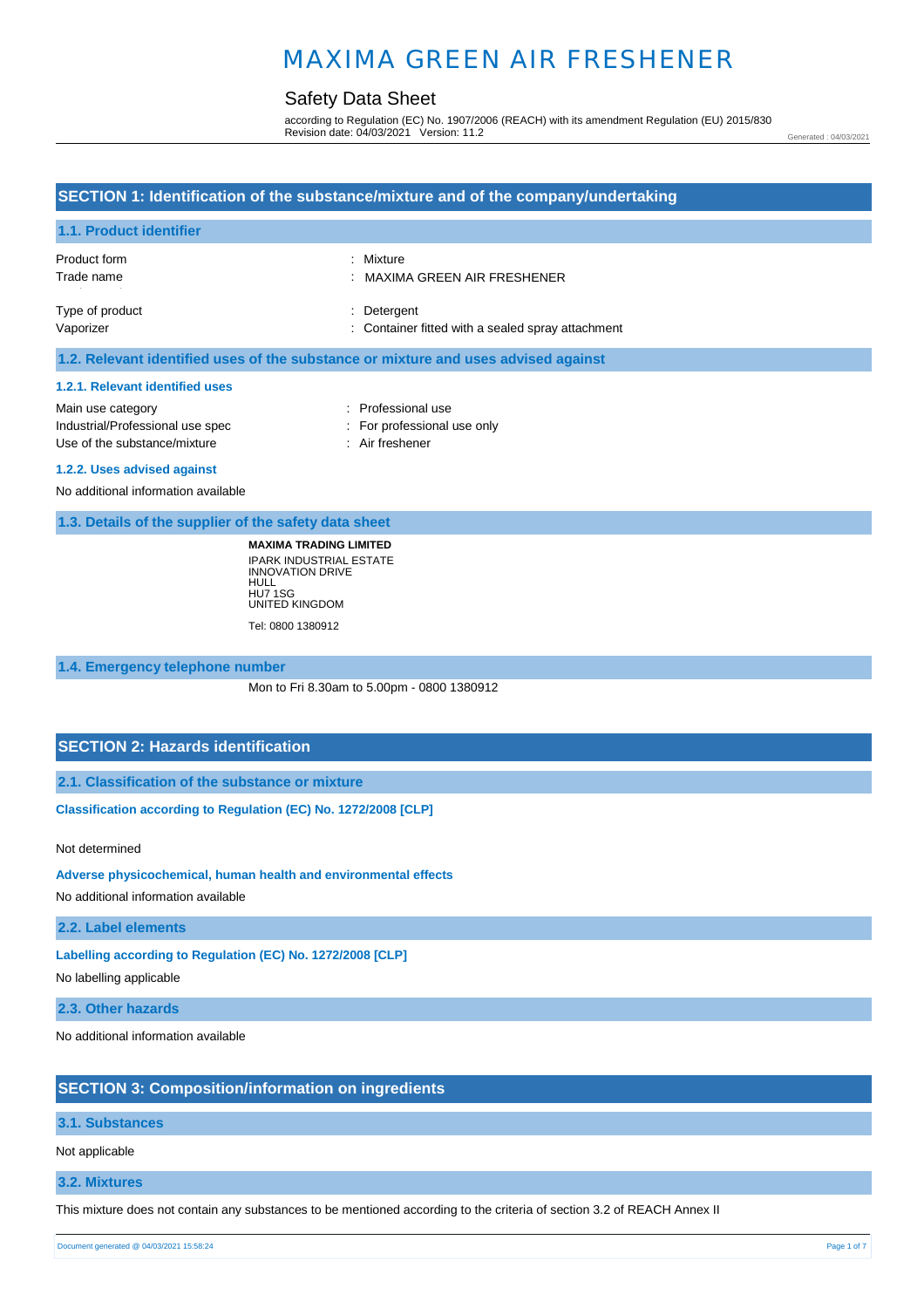# Safety Data Sheet

according to  $R = \frac{1}{2}$   $\frac{1}{2}$   $\frac{1}{2}$   $\frac{1}{2}$   $\frac{1}{2}$   $\frac{1}{2}$   $\frac{1}{2}$   $\frac{1}{2}$   $\frac{1}{2}$   $\frac{1}{2}$   $\frac{1}{2}$   $\frac{1}{2}$   $\frac{1}{2}$   $\frac{1}{2}$   $\frac{1}{2}$   $\frac{1}{2}$   $\frac{1}{2}$   $\frac{1}{2}$   $\frac{1}{2}$   $\frac{1}{2}$   $\frac{1}{$ 

| according to Regulation (EC) No. 1907/2006 (REACH) with its amendment Regulation (EU) 2015/630                       |                                                                                                                                                                                                                                                                                                             |
|----------------------------------------------------------------------------------------------------------------------|-------------------------------------------------------------------------------------------------------------------------------------------------------------------------------------------------------------------------------------------------------------------------------------------------------------|
| <b>SECTION 4: First aid measures</b>                                                                                 |                                                                                                                                                                                                                                                                                                             |
| 4.1. Description of first aid measures                                                                               |                                                                                                                                                                                                                                                                                                             |
| First-aid measures after inhalation<br>First-aid measures after skin contact<br>First-aid measures after eye contact | : Remove person to fresh air and keep comfortable for breathing.<br>: Wash skin with plenty of water.<br>: IF IN EYES: Rinse cautiously with water for several minutes. Remove contact lenses, if<br>present and easy to do. Continue rinsing. If eye irritation persists: Get medical<br>advice/attention. |
| First-aid measures after ingestion                                                                                   | : Give nothing or a little water to drink. Get medical advice/attention if you feel unwell.                                                                                                                                                                                                                 |
| 4.2. Most important symptoms and effects, both acute and delayed                                                     |                                                                                                                                                                                                                                                                                                             |
| No additional information available                                                                                  |                                                                                                                                                                                                                                                                                                             |
|                                                                                                                      | 4.3. Indication of any immediate medical attention and special treatment needed                                                                                                                                                                                                                             |
| Treat symptomatically.                                                                                               |                                                                                                                                                                                                                                                                                                             |
| <b>SECTION 5: Firefighting measures</b>                                                                              |                                                                                                                                                                                                                                                                                                             |
| 5.1. Extinguishing media                                                                                             |                                                                                                                                                                                                                                                                                                             |
| Suitable extinguishing media                                                                                         | : Carbon dioxide. Dry powder. Foam.                                                                                                                                                                                                                                                                         |
| 5.2. Special hazards arising from the substance or mixture                                                           |                                                                                                                                                                                                                                                                                                             |
| No additional information available                                                                                  |                                                                                                                                                                                                                                                                                                             |
| 5.3. Advice for firefighters                                                                                         |                                                                                                                                                                                                                                                                                                             |
| No additional information available                                                                                  |                                                                                                                                                                                                                                                                                                             |
| <b>SECTION 6: Accidental release measures</b>                                                                        |                                                                                                                                                                                                                                                                                                             |
| 6.1. Personal precautions, protective equipment and emergency procedures                                             |                                                                                                                                                                                                                                                                                                             |
| 6.1.1. For non-emergency personnel                                                                                   |                                                                                                                                                                                                                                                                                                             |
| <b>Emergency procedures</b>                                                                                          | : Evacuate unnecessary personnel.                                                                                                                                                                                                                                                                           |
| 6.1.2. For emergency responders<br>Protective equipment                                                              | : Use personal protective equipment as required.                                                                                                                                                                                                                                                            |
| <b>6.2. Environmental precautions</b>                                                                                |                                                                                                                                                                                                                                                                                                             |
| Avoid release to the environment.                                                                                    |                                                                                                                                                                                                                                                                                                             |
| 6.3. Methods and material for containment and cleaning up                                                            |                                                                                                                                                                                                                                                                                                             |
| For containment<br>Methods for cleaning up                                                                           | Collect spillage.<br>Soak up spills with inert solids, such as clay or diatomaceous earth as soon as possible.                                                                                                                                                                                              |
| 6.4. Reference to other sections                                                                                     |                                                                                                                                                                                                                                                                                                             |

For further information refer to section 8: "Exposure controls/personal protection". For further information refer to section 13.

| <b>SECTION 7: Handling and storage</b>            |                                                                                     |
|---------------------------------------------------|-------------------------------------------------------------------------------------|
| 7.1. Precautions for safe handling                |                                                                                     |
| Precautions for safe handling<br>Hygiene measures | : Avoid contact with eyes.<br>: Do not eat, drink or smoke when using this product. |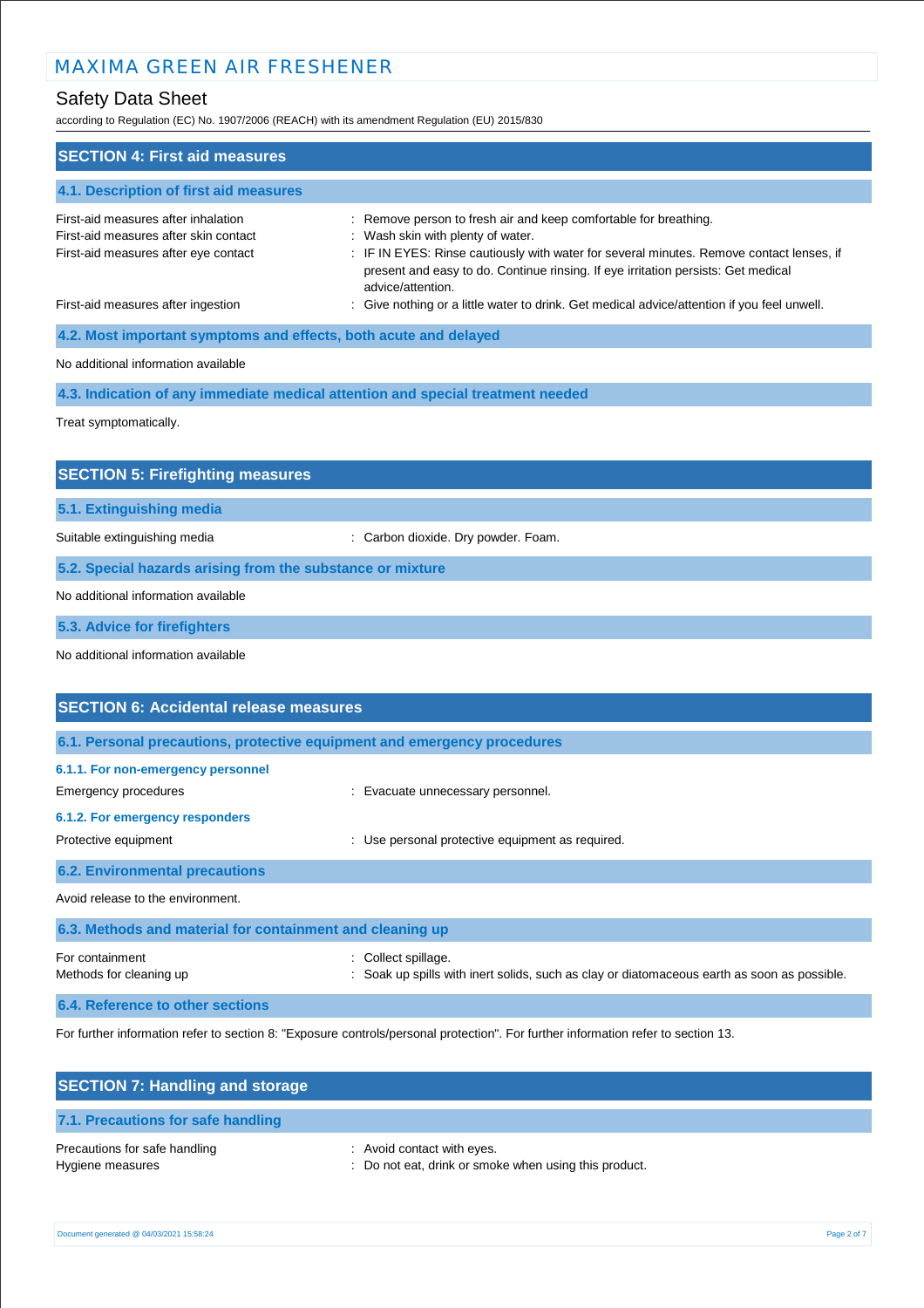### Safety Data Sheet

according to Regulation (EC) No. 1907/2006 (REACH) with its amendment Regulation (EU) 2015/830

| 7.2. Conditions for safe storage, including any incompatibilities |                                                                   |  |
|-------------------------------------------------------------------|-------------------------------------------------------------------|--|
| <b>Technical measures</b>                                         | : Does not require any specific or particular technical measures. |  |
| Storage conditions                                                | : Keep container closed when not in use.                          |  |
| Incompatible products                                             | : Oxidizing agent. Strong acids. Strong bases.                    |  |
| Special rules on packaging                                        | : Keep only in original container.                                |  |
| 7.3. Specific end use(s)                                          |                                                                   |  |

No additional information available

### **SECTION 8: Exposure controls/personal protection**

#### **8.1. Control parameters**

#### **8.1.1 National occupational exposure and biological limit values**

No additional information available

#### **8.1.2. Recommended monitoring procedures**

No additional information available

#### **8.1.3. Air contaminants formed**

No additional information available

#### **8.1.4. DNEL and PNEC**

No additional information available

#### **8.1.5. Control banding**

No additional information available

**8.2. Exposure controls**

#### **8.2.1. Appropriate engineering controls**

No additional information available

**8.2.2. Personal protection equipment** 

#### **8.2.2.1. Eye and face protection**

| <b>Eye protection:</b>                    |  |
|-------------------------------------------|--|
| Not required for normal conditions of use |  |

#### **8.2.2.2. Skin protection**

#### **Skin and body protection:**

Not required for normal conditions of use

#### **Hand protection:**

Not required for normal conditions of use

| Other skin protection<br>Materials for protective clothing: |
|-------------------------------------------------------------|
| Not required for normal conditions of use                   |
|                                                             |

#### **8.2.2.3. Respiratory protection**

#### **Respiratory protection:**

Not required for normal conditions of use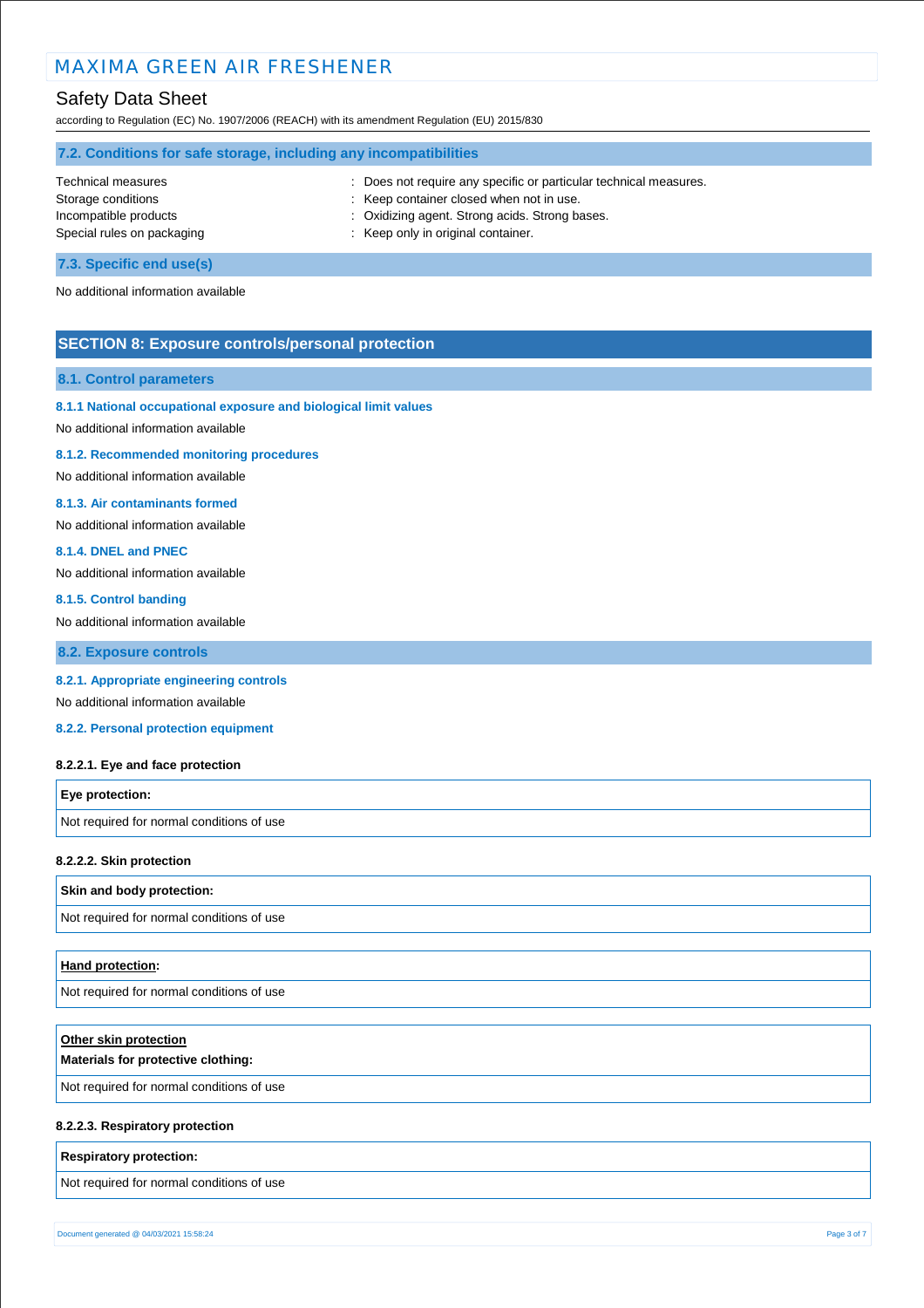### Safety Data Sheet

according to Regulation (EC) No. 1907/2006 (REACH) with its amendment Regulation (EU) 2015/830

#### **8.2.2.4. Thermal hazards**

No additional information available

#### **8.2.3. Environmental exposure controls**

No additional information available

### **SECTION 9: Physical and chemical properties**

#### **9.1. Information on basic physical and chemical properties**

| Liquid.<br>Appearance<br>Colour<br>pink.<br>Odour<br>characteristic.<br>Odour threshold<br>No data available<br>7<br>рH<br>No data available<br>Relative evaporation rate (butylacetate=1) |  |
|--------------------------------------------------------------------------------------------------------------------------------------------------------------------------------------------|--|
|                                                                                                                                                                                            |  |
|                                                                                                                                                                                            |  |
|                                                                                                                                                                                            |  |
|                                                                                                                                                                                            |  |
|                                                                                                                                                                                            |  |
|                                                                                                                                                                                            |  |
| Melting point<br>No data available                                                                                                                                                         |  |
| Freezing point<br>No data available                                                                                                                                                        |  |
| Boiling point<br>$\geq 100$ °C                                                                                                                                                             |  |
| No data available<br>Flash point                                                                                                                                                           |  |
| Auto-ignition temperature<br>No data available                                                                                                                                             |  |
| No data available<br>Decomposition temperature                                                                                                                                             |  |
| Flammability (solid, gas)<br>No data available                                                                                                                                             |  |
| No data available<br>Vapour pressure                                                                                                                                                       |  |
| Relative vapour density at 20 °C<br>No data available                                                                                                                                      |  |
| Relative density<br>1                                                                                                                                                                      |  |
| Soluble in water.<br>Solubility                                                                                                                                                            |  |
| Partition coefficient n-octanol/water (Log Pow)<br>No data available                                                                                                                       |  |
| No data available<br>Viscosity, kinematic                                                                                                                                                  |  |
| Viscosity, dynamic<br>No data available                                                                                                                                                    |  |
| Explosive properties<br>No data available                                                                                                                                                  |  |
| Oxidising properties<br>No data available                                                                                                                                                  |  |
| <b>Explosive limits</b><br>No data available                                                                                                                                               |  |

#### **9.2. Other information**

No additional information available

### **SECTION 10: Stability and reactivity**

#### **10.1. Reactivity**

The product is non-reactive under normal conditions of use, storage and transport.

#### **10.2. Chemical stability**

Stable under normal conditions.

**10.3. Possibility of hazardous reactions**

No dangerous reactions known under normal conditions of use.

**10.4. Conditions to avoid**

None under recommended storage and handling conditions (see section 7).

**10.5. Incompatible materials**

None under normal use.

**10.6. Hazardous decomposition products**

Under normal conditions of storage and use, hazardous decomposition products should not be produced.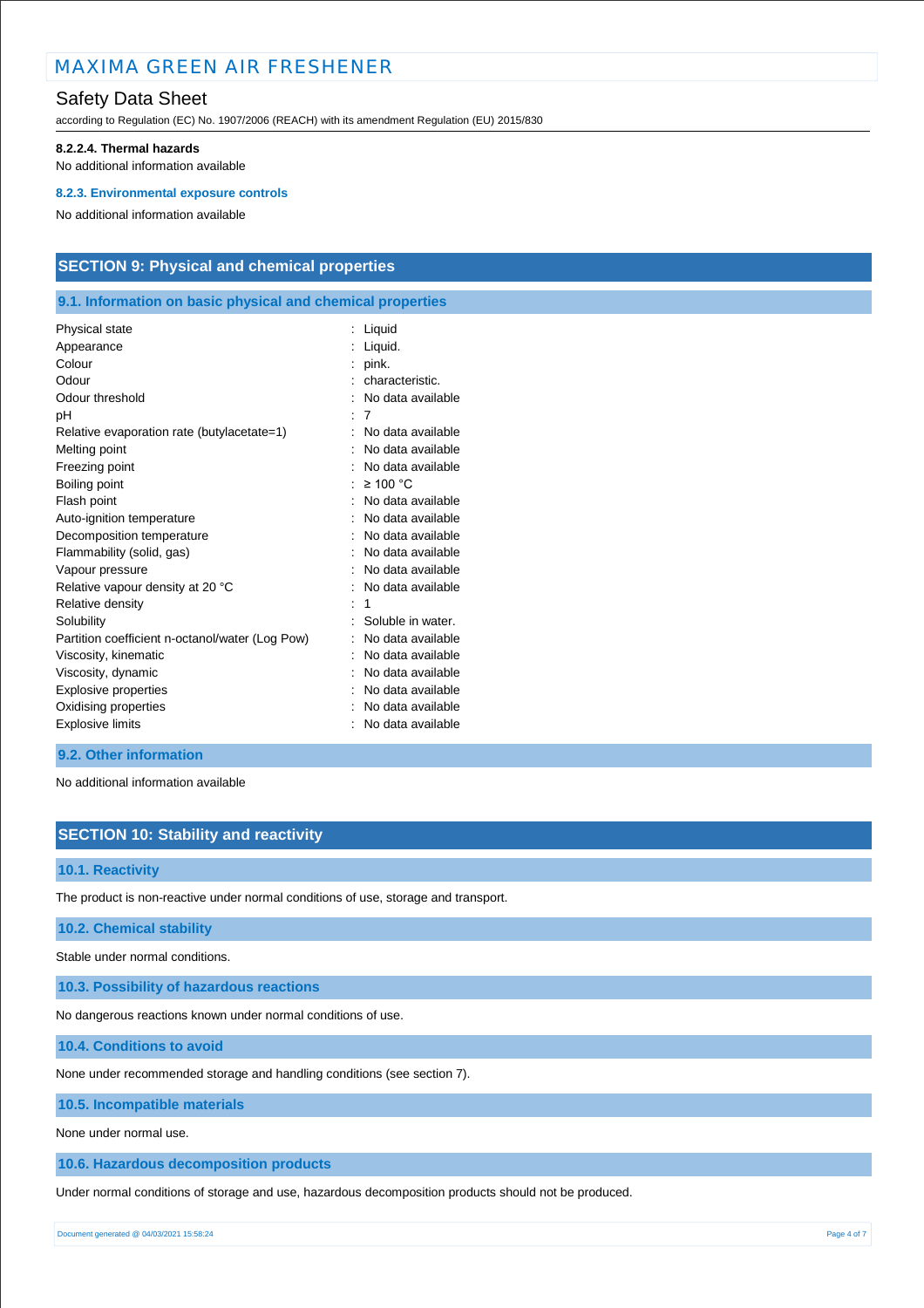## Safety Data Sheet

according to Regulation (EC) No. 1907/2006 (REACH) with its amendment Regulation (EU) 2015/830

| <b>SECTION 11: Toxicological information</b>           |                                                    |  |
|--------------------------------------------------------|----------------------------------------------------|--|
| 11.1 Information on toxicological effects              |                                                    |  |
| Acute toxicity (oral)                                  | Not classified<br>÷                                |  |
| Acute toxicity (dermal)<br>Acute toxicity (inhalation) | Not classified<br>$\bullet$<br>Not classified<br>÷ |  |
| Skin corrosion/irritation                              | : Not classified<br>pH: 7                          |  |
| Serious eye damage/irritation                          | : Not classified<br>pH: 7                          |  |
| Respiratory or skin sensitisation                      | Not classified<br>÷                                |  |
| Germ cell mutagenicity                                 | Not classified                                     |  |
| Carcinogenicity                                        | Not classified                                     |  |
| Reproductive toxicity                                  | Not classified<br>$\overline{\phantom{a}}$         |  |
| STOT-single exposure                                   | Not classified<br>$\ddot{\phantom{a}}$             |  |
| STOT-repeated exposure                                 | Not classified<br>۰                                |  |
| Aspiration hazard                                      | Not classified<br>÷                                |  |
| <b>AIR FRESHENER</b>                                   |                                                    |  |
| Vaporizer                                              | Container fitted with a sealed spray attachment    |  |

| <b>SECTION 12: Ecological information</b>                                                                                                                           |
|---------------------------------------------------------------------------------------------------------------------------------------------------------------------|
| 12.1. Toxicity                                                                                                                                                      |
| Hazardous to the aquatic environment, short-term<br>: Not classified<br>(acute)<br>: Not classified<br>Hazardous to the aquatic environment, long-term<br>(chronic) |
| 12.2. Persistence and degradability                                                                                                                                 |
| No additional information available                                                                                                                                 |
| 12.3. Bioaccumulative potential                                                                                                                                     |
| No additional information available                                                                                                                                 |
| 12.4. Mobility in soil                                                                                                                                              |
| No additional information available                                                                                                                                 |
| 12.5. Results of PBT and vPvB assessment                                                                                                                            |
| No additional information available                                                                                                                                 |
| 12.6. Other adverse effects                                                                                                                                         |
| No additional information available                                                                                                                                 |
| <b>SECTION 13: Disposal considerations</b>                                                                                                                          |

**13.1. Waste treatment methods**

No additional information available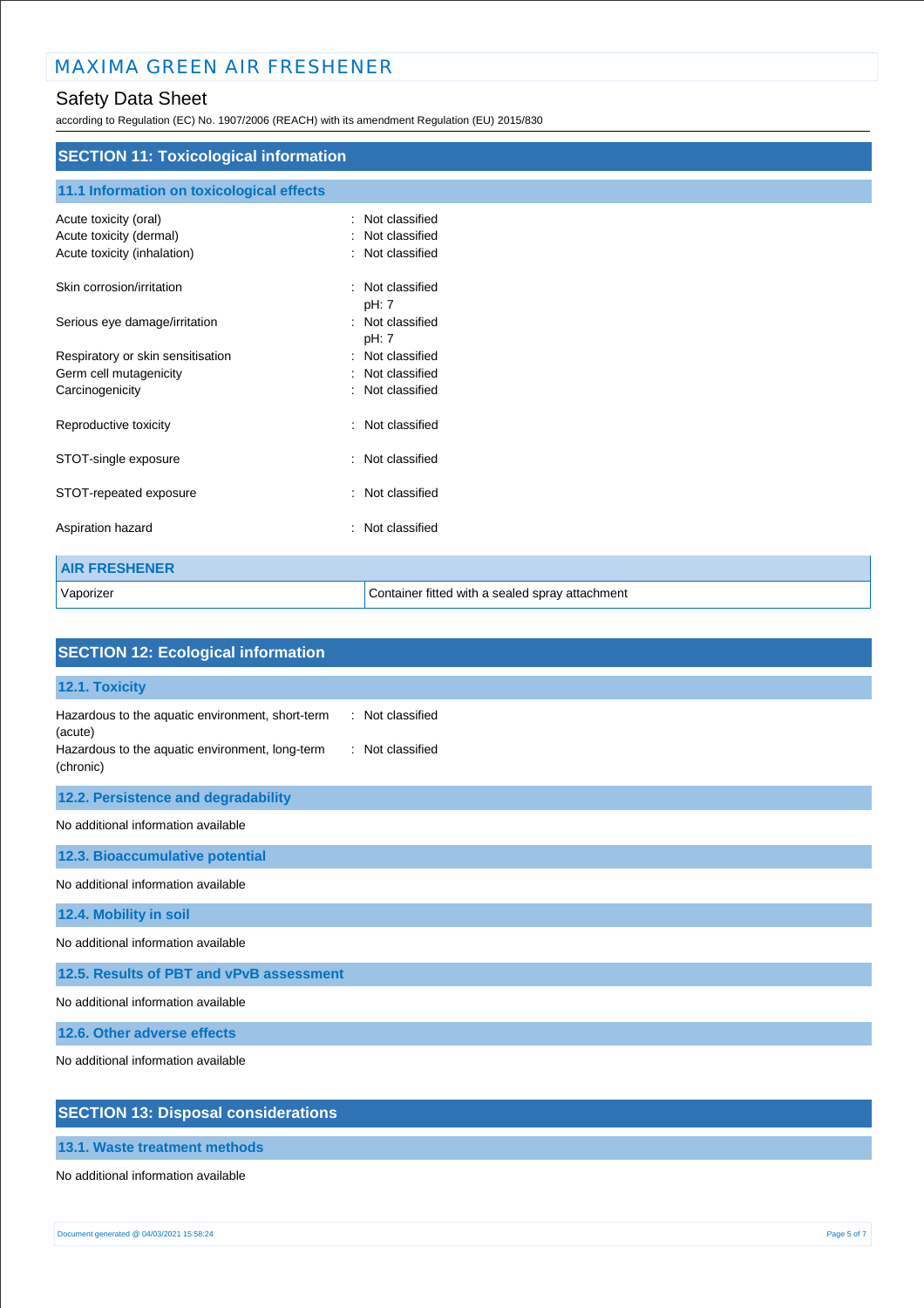### Safety Data Sheet

according to Regulation (EC) No. 1907/2006 (REACH) with its amendment Regulation (EU) 2015/830

#### **SECTION 14: Transport information**

#### In accordance with ADR / IMDG / IATA

| 14.1 UN number                                                                                                                                         |                                                          |
|--------------------------------------------------------------------------------------------------------------------------------------------------------|----------------------------------------------------------|
| UN-No. (ADR)<br>UN-No. (IMDG)<br>UN-No. (IATA)                                                                                                         | : Not applicable<br>: Not applicable<br>: Not applicable |
| 14.2. UN proper shipping name                                                                                                                          |                                                          |
| Proper Shipping Name (ADR)<br>Proper Shipping Name (IMDG)<br>Proper Shipping Name (IATA)                                                               | : Not applicable<br>Not applicable<br>: Not applicable   |
| 14.3. Transport hazard class(es)                                                                                                                       |                                                          |
| <b>ADR</b><br>Transport hazard class(es) (ADR)<br><b>IMDG</b><br>Transport hazard class(es) (IMDG)<br><b>IATA</b><br>Transport hazard class(es) (IATA) | : Not applicable<br>: Not applicable<br>: Not applicable |
| 14.4. Packing group                                                                                                                                    |                                                          |
| Packing group (ADR)<br>Packing group (IMDG)<br>Packing group (IATA)                                                                                    | : Not applicable<br>: Not applicable<br>: Not applicable |
| <b>14.5. Environmental hazards</b>                                                                                                                     |                                                          |
| Dangerous for the environment<br>Marine pollutant<br>Other information                                                                                 | : No<br>: No<br>: No supplementary information available |
| 14.6. Special precautions for user                                                                                                                     |                                                          |
| <b>Overland transport</b><br>No data available<br><b>Transport by sea</b><br>No data available<br>Air transport                                        |                                                          |
| No data available                                                                                                                                      |                                                          |

**14.7. Transport in bulk according to Annex II of Marpol and the IBC Code**

Not applicable

### **SECTION 15: Regulatory information**

**15.1. Safety, health and environmental regulations/legislation specific for the substance or mixture**

### **15.1.1. EU-Regulations**

Contains no REACH substances with Annex XVII restrictions

Contains no substance on the REACH candidate list

Contains no REACH Annex XIV substances

Contains no substance subject to Regulation (EU) No 649/2012 of the European Parliament and of the Council of 4 July 2012 concerning the export and import of hazardous chemicals.

Contains no substance subject to Regulation (EU) No 2019/1021 of the European Parliament and of the Council of 20 June 2019 on persistent organic pollutants